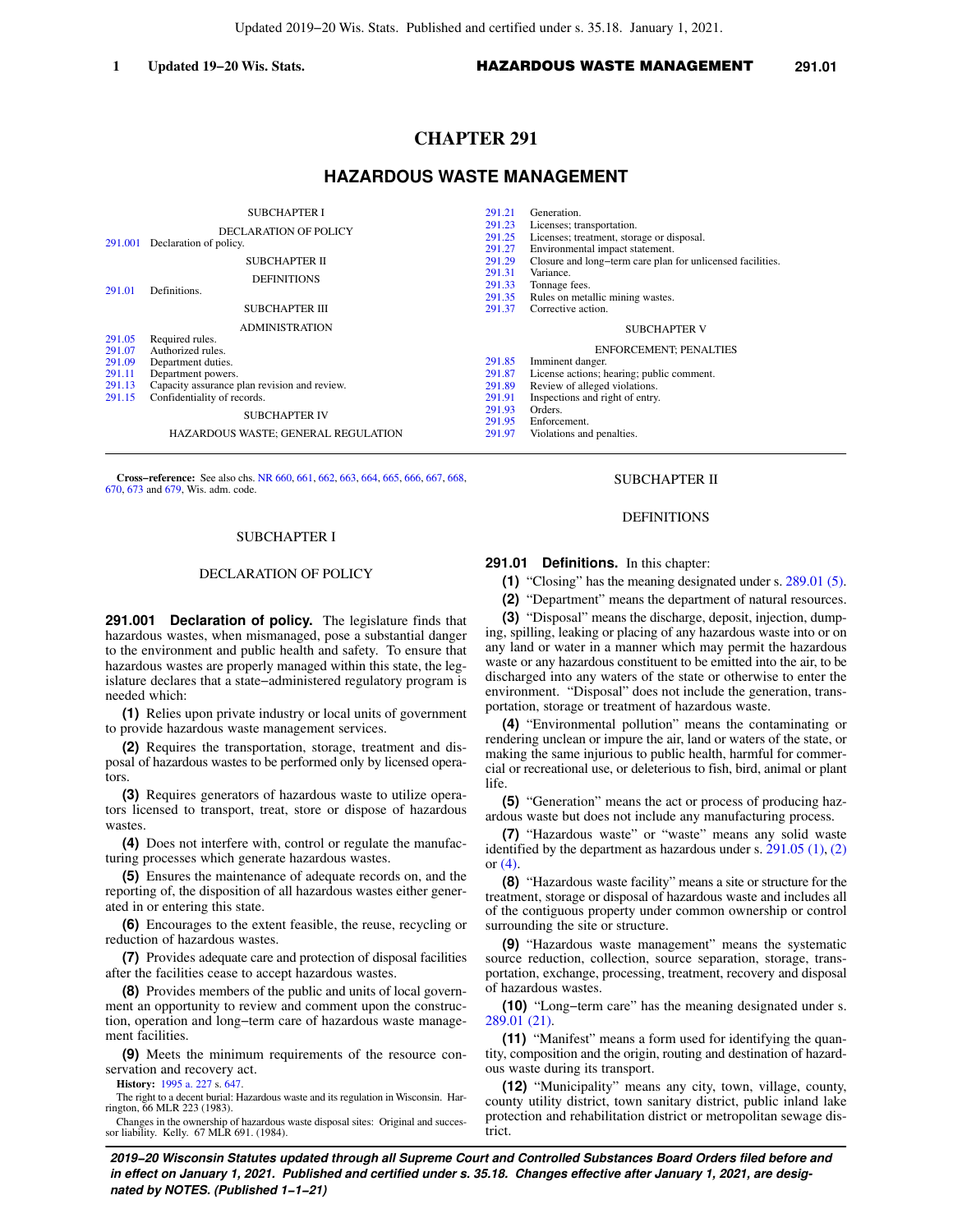## **291.01** HAZARDOUS WASTE MANAGEMENT **Updated 19−20 Wis. Stats. 2**

**(14)** "Person" means an individual, owner, operator, corporation, limited liability company, partnership, association, municipality, interstate agency, state agency or federal agency, department or instrumentality.

**(16)** "Solid waste" has the meaning given under s. [289.01](https://docs-preview.legis.wisconsin.gov/document/statutes/289.01(33)) [\(33\).](https://docs-preview.legis.wisconsin.gov/document/statutes/289.01(33))

**(17)** "Resource conservation and recovery act" means the federal resource conservation and recovery act, [42 USC 6901](https://docs-preview.legis.wisconsin.gov/document/usc/42%20USC%206901) to [6991i](https://docs-preview.legis.wisconsin.gov/document/usc/42%20USC%206991i), as amended on November 8, 1984.

**(18)** "Storage" means the containment of hazardous waste for a temporary period in a manner that does not constitute disposal.

**(19)** "Termination" has the meaning designated under s. [289.01 \(40\)](https://docs-preview.legis.wisconsin.gov/document/statutes/289.01(40)).

**(20)** "Transport" means the movement of hazardous wastes by air, rail, highway, water or other means, except for the movement of hazardous waste within the site at which the hazardous waste is generated or within a facility that is licensed under this subchapter.

**(21)** "Treatment" means any method, technique or process, including neutralization, which follows generation and which is designed to change the physical, chemical or biological character or composition of any hazardous waste so as to neutralize the hazardous waste or so as to render the waste nonhazardous, safer for transport, amenable for recovery, amenable for storage or reduced in volume. "Treatment" includes incineration.

**(22)** "Treatment facility" means a facility at which hazardous waste is subjected to treatment and may include a facility where hazardous waste is generated. This term does not include a waste water treatment facility whose discharges are regulated under ch. [283](https://docs-preview.legis.wisconsin.gov/document/statutes/ch.%20283) unless the facility is required to be permitted as a hazardous waste treatment facility under the resource conservation and recovery act.

**(23)** "Wastewater" means all sewage.

**History:** [1995 a. 227](https://docs-preview.legis.wisconsin.gov/document/acts/1995/227) ss. [649,](https://docs-preview.legis.wisconsin.gov/document/acts/1995/227,%20s.%20649) [992.](https://docs-preview.legis.wisconsin.gov/document/acts/1995/227,%20s.%20992)

The deterioration of useful materials into waste is a process that results in the generation of waste under s. 144.61 (4) [now s. 291.01 (5)]; the yard at which waste is<br>stored and a hole dug to bury waste are facilities under s. 144.61 (5m) [now s. 291.01<br>(8)]. State v. Edward Kraemer & Sons. Inc. 170 Wis App. 1992).

The language of s. 144.61 (5m) [now s. 291.01 (8)] suggests that the coverage of s. 144.62 [now ss. 291.05 to 291.11, 291.91 and 291.93] is restricted to facilities intended to be used for disposal, treatment, or storage of waste. Acme Printing Ink Co. v. Menard, Inc. [870 F. Supp. 1477](https://docs-preview.legis.wisconsin.gov/document/courts/870%20F.%20Supp.%201477) (1994).

#### SUBCHAPTER III

### ADMINISTRATION

**291.05 Required rules. (1)** The department shall promulgate by rule criteria identical to those promulgated by the U.S. environmental protection agency under section 6921 (a) of the Resource Conservation and Recovery Act for identifying the characteristics of hazardous waste. The rules shall require that any person generating or transporting, or owning or operating a facility for treatment, storage or disposal of, any hazardous waste or any substance which meets the criteria shall notify the department of that fact within 90 days after the promulgation of the rule.

**(2)** (a) The department shall promulgate by rule a list of hazardous wastes.

(b) Except as provided under par. [\(c\)](https://docs-preview.legis.wisconsin.gov/document/statutes/291.05(2)(c)), the list of hazardous wastes shall be identical to the list promulgated by the U.S. environmental protection agency under section 6921 (b) of the Resource Conservation and Recovery Act.

(c) The department may include or retain on the list of hazardous wastes any additional solid waste not included on the list promulgated by the U.S. environmental protection agency if the department determines that the additional solid waste has characteristics which identify it as a hazardous waste based on the criteria promulgated under sub. [\(1\)](https://docs-preview.legis.wisconsin.gov/document/statutes/291.05(1)) and if the department determines that the inclusion or retention is necessary to protect public health,

safety or welfare. The department shall issue specific findings and conclusions on which its determinations are based and shall include or retain the additional solid waste on the list of hazardous wastes by rule.

**(3)** (a) The department shall promulgate rules under subs. [\(1\)](https://docs-preview.legis.wisconsin.gov/document/statutes/291.05(1)) and [\(2\)](https://docs-preview.legis.wisconsin.gov/document/statutes/291.05(2)) which establish not less than 2 nor more than 4 classes of hazardous waste and shall assign wastes to a particular class. The classes shall be based upon the relative degrees of hazard posed by the waste. Standards established under this chapter for hazardous waste facilities or for equipment which transports hazardous waste shall recognize and differentiate between the classes of waste which the facility or equipment is intended to transport, treat, store or dispose.

(b) In determining the relative degrees of hazard of classes of wastes under par. [\(a\),](https://docs-preview.legis.wisconsin.gov/document/statutes/291.05(3)(a)) the department shall consider the following:

1. The amounts of wastes and the concentrations of the harmful or potentially harmful components of the wastes;

2. The likelihood of exposure to humans or the environment of the harmful or potentially harmful components of the wastes based upon the mobility and stability of harmful components, and the biological or chemical conversion of the components to other harmful chemicals; and

3. The harm to humans or the environment resulting from the exposure identified under subd. [2.](https://docs-preview.legis.wisconsin.gov/document/statutes/291.05(3)(b)2.) from the harmful components.

**(4)** The department shall promulgate by rule a list of hazardous constituents which shall include, but need not be limited to, the hazardous constituents specified in [40 CFR 261](https://docs-preview.legis.wisconsin.gov/document/cfr/40%20CFR%20261), appendix VIII. The department may not list a hazardous constituent which is not specified in [40 CFR 261](https://docs-preview.legis.wisconsin.gov/document/cfr/40%20CFR%20261), appendix VIII unless it determines that the listing of the constituent is necessary to protect public health, safety or welfare. The department shall issue specific findings and conclusions on which such a determination to list a hazardous constituent is based.

**(5)** (a) The department shall promulgate rules regarding hazardous waste transportation that establish standards for the following:

1. Record keeping concerning hazardous waste transported, and its source and delivery points.

- 2. Labeling procedures.
- 3. Use of a manifest system
- 4. Containers used to transport waste.
- 5. Equipment operator qualifications.

(b) In developing requirements for licenses to transport hazardous waste under par.  $(a)$ , the department shall maintain consistency with rules promulgated by the department of transportation.

**(6)** The department shall adopt rules which prescribe requirements for:

(a) The establishment and maintenance of records.

(b) The making of reports, including the manifest to be used during the transport of hazardous waste.

(c) Sampling and analysis.

(d) Installation, calibration, use and maintenance of monitoring equipment.

(e) The design, construction, operation, closing and long−term care of hazardous waste facilities.

(f) Corrective action under s. [291.37](https://docs-preview.legis.wisconsin.gov/document/statutes/291.37).

**(7)** (a) The department shall promulgate by rule a graduated schedule of reasonable license, plan approval and review fees to be charged for hazardous waste activities under ss. [291.23,](https://docs-preview.legis.wisconsin.gov/document/statutes/291.23) [291.25,](https://docs-preview.legis.wisconsin.gov/document/statutes/291.25) [291.29](https://docs-preview.legis.wisconsin.gov/document/statutes/291.29), [291.31](https://docs-preview.legis.wisconsin.gov/document/statutes/291.31) and [291.87](https://docs-preview.legis.wisconsin.gov/document/statutes/291.87), except that the department may not impose a fee on an individual who applies for a license under s. [291.23](https://docs-preview.legis.wisconsin.gov/document/statutes/291.23) and who is eligible for the veterans fee waiver program under s. [45.44](https://docs-preview.legis.wisconsin.gov/document/statutes/45.44).

(b) Hazardous waste activities under ss. [291.23](https://docs-preview.legis.wisconsin.gov/document/statutes/291.23), [291.25,](https://docs-preview.legis.wisconsin.gov/document/statutes/291.25) [291.29,](https://docs-preview.legis.wisconsin.gov/document/statutes/291.29) [291.31](https://docs-preview.legis.wisconsin.gov/document/statutes/291.31) and [291.87](https://docs-preview.legis.wisconsin.gov/document/statutes/291.87) consist of reviewing feasibility reports, plans of operation, closure plans and license applications, issuing determinations of feasibility, plan of operation approvals, operating licenses, interim licenses and variances, inspecting con-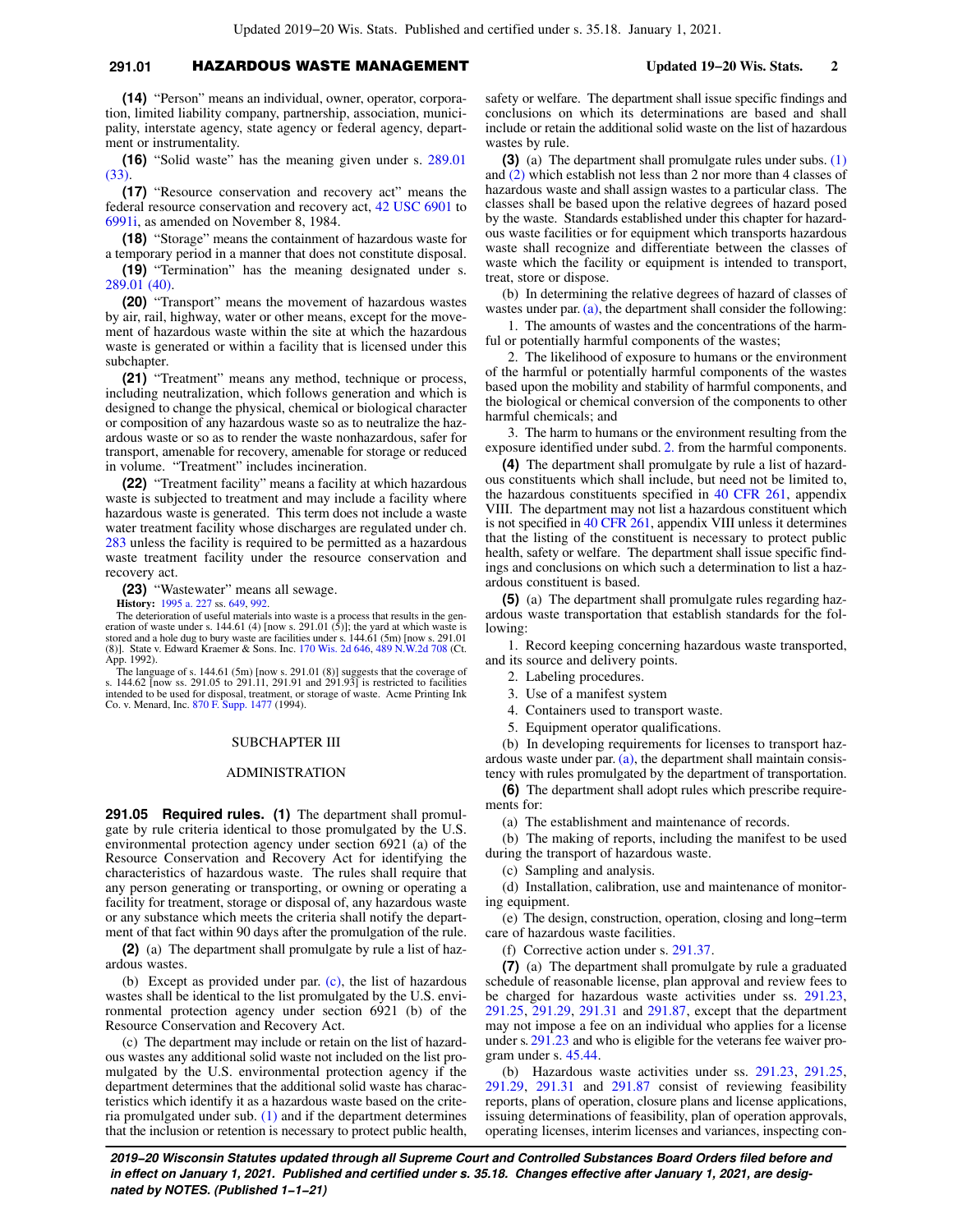struction projects, approving closure plans and taking other actions in administering this ss. [291.23,](https://docs-preview.legis.wisconsin.gov/document/statutes/291.23) [291.25](https://docs-preview.legis.wisconsin.gov/document/statutes/291.25), [291.29](https://docs-preview.legis.wisconsin.gov/document/statutes/291.29), [291.31](https://docs-preview.legis.wisconsin.gov/document/statutes/291.31) and [291.87](https://docs-preview.legis.wisconsin.gov/document/statutes/291.87).

(c) The department shall establish hazardous waste review fees at a level anticipated to recover the hazardous waste program staff review costs of conducting hazardous waste review activities.

**History:** [1995 a. 227](https://docs-preview.legis.wisconsin.gov/document/acts/1995/227) ss. [657,](https://docs-preview.legis.wisconsin.gov/document/acts/1995/227,%20s.%20657) [658](https://docs-preview.legis.wisconsin.gov/document/acts/1995/227,%20s.%20658), [659,](https://docs-preview.legis.wisconsin.gov/document/acts/1995/227,%20s.%20659) [663](https://docs-preview.legis.wisconsin.gov/document/acts/1995/227,%20s.%20663), [664,](https://docs-preview.legis.wisconsin.gov/document/acts/1995/227,%20s.%20664) [667](https://docs-preview.legis.wisconsin.gov/document/acts/1995/227,%20s.%20667), [677](https://docs-preview.legis.wisconsin.gov/document/acts/1995/227,%20s.%20677), [686,](https://docs-preview.legis.wisconsin.gov/document/acts/1995/227,%20s.%20686) [992](https://docs-preview.legis.wisconsin.gov/document/acts/1995/227,%20s.%20992); [2011 a. 209](https://docs-preview.legis.wisconsin.gov/document/acts/2011/209); [2017 a. 365](https://docs-preview.legis.wisconsin.gov/document/acts/2017/365) s. [111.](https://docs-preview.legis.wisconsin.gov/document/acts/2017/365,%20s.%20111)

**Cross−reference:** See also ch. [NR 182](https://docs-preview.legis.wisconsin.gov/document/administrativecode/ch.%20NR%20182), Wis. adm. code.

**291.07 Authorized rules. (1)** The department may, by rule, prohibit particular methods of treatment or disposal of particular hazardous wastes, upon a finding that restrictions on treatment or disposal methods are necessary to protect public health and safety or the environment.

**(2)** The department may exempt by rule any person who generates, transports, treats, stores or disposes of hazardous wastes from any provision under this chapter or from any rule promulgated under this chapter if the generation, transportation, treatment, storage or disposal does not present a significant hazard to public health and safety or the environment.

**(3)** The department may promulgate rules which specify the duration of licenses issued under s. [291.25.](https://docs-preview.legis.wisconsin.gov/document/statutes/291.25)

**History:** [1995 a. 227](https://docs-preview.legis.wisconsin.gov/document/acts/1995/227) ss. [660,](https://docs-preview.legis.wisconsin.gov/document/acts/1995/227,%20s.%20660) [662,](https://docs-preview.legis.wisconsin.gov/document/acts/1995/227,%20s.%20662) [665,](https://docs-preview.legis.wisconsin.gov/document/acts/1995/227,%20s.%20665) [992.](https://docs-preview.legis.wisconsin.gov/document/acts/1995/227,%20s.%20992) **Cross−reference:** See also chs. [NR 660](https://docs-preview.legis.wisconsin.gov/document/administrativecode/ch.%20NR%20660), [661](https://docs-preview.legis.wisconsin.gov/document/administrativecode/ch.%20NR%20661), [662](https://docs-preview.legis.wisconsin.gov/document/administrativecode/ch.%20NR%20662), [663,](https://docs-preview.legis.wisconsin.gov/document/administrativecode/ch.%20NR%20663) [664,](https://docs-preview.legis.wisconsin.gov/document/administrativecode/ch.%20NR%20664) [665,](https://docs-preview.legis.wisconsin.gov/document/administrativecode/ch.%20NR%20665) [666,](https://docs-preview.legis.wisconsin.gov/document/administrativecode/ch.%20NR%20666) [667](https://docs-preview.legis.wisconsin.gov/document/administrativecode/ch.%20NR%20667), [668](https://docs-preview.legis.wisconsin.gov/document/administrativecode/ch.%20NR%20668), [670](https://docs-preview.legis.wisconsin.gov/document/administrativecode/ch.%20NR%20670), [673](https://docs-preview.legis.wisconsin.gov/document/administrativecode/ch.%20NR%20673) and [679,](https://docs-preview.legis.wisconsin.gov/document/administrativecode/ch.%20NR%20679) Wis. adm. code.

**291.09 Department duties. (1)** The department, in cooperation with the University of Wisconsin−Extension and other interested parties, shall develop educational programs and offer technical assistance to persons interested in hazardous waste management.

**(2)** If facilities or equipment subject to this chapter are also subject to regulation by the department under other statutes or rules, the department shall integrate its regulatory processes to avoid duplicative or contradictory actions or requirements.

**(3)** The department shall study whether the list of hazardous wastes under s. [291.05 \(2\)](https://docs-preview.legis.wisconsin.gov/document/statutes/291.05(2)) should be revised as it relates to commercial chemical products.

**History:** [1995 a. 227](https://docs-preview.legis.wisconsin.gov/document/acts/1995/227) ss. [666,](https://docs-preview.legis.wisconsin.gov/document/acts/1995/227,%20s.%20666) [668,](https://docs-preview.legis.wisconsin.gov/document/acts/1995/227,%20s.%20668) [992;](https://docs-preview.legis.wisconsin.gov/document/acts/1995/227,%20s.%20992) [1999 a. 9](https://docs-preview.legis.wisconsin.gov/document/acts/1999/9); [2001 a. 103](https://docs-preview.legis.wisconsin.gov/document/acts/2001/103).

**291.11 Department powers. (1)** The department may hold hearings relating to any aspect of the administration of this chapter and, in connection with those hearings, compel the attendance of witnesses and the production of evidence.

**(2)** The department may waive compliance with any requirement under this chapter or shorten the time periods under this chapter to the extent necessary to prevent an emergency condition threatening public health, safety or welfare or the environment.

**(3)** The department may secure necessary scientific, technical, administrative and operational services, including laboratory facilities, by contract or otherwise.

**(4)** The department may advise, consult, contract and cooperate with other agencies of the state, local governments, industries, other states, interstate or interlocal agencies, the federal government and other interested persons or groups.

**(5)** The department may enter into a compact with agencies in other states for the purposes of mutual assistance in the management and regulation of hazardous wastes.

**History:** [1995 a. 227](https://docs-preview.legis.wisconsin.gov/document/acts/1995/227) ss. [661,](https://docs-preview.legis.wisconsin.gov/document/acts/1995/227,%20s.%20661) [669,](https://docs-preview.legis.wisconsin.gov/document/acts/1995/227,%20s.%20669) [671,](https://docs-preview.legis.wisconsin.gov/document/acts/1995/227,%20s.%20671) [673,](https://docs-preview.legis.wisconsin.gov/document/acts/1995/227,%20s.%20673) [992.](https://docs-preview.legis.wisconsin.gov/document/acts/1995/227,%20s.%20992)

**291.13 Capacity assurance plan revision and review. (1)** In this section, "capacity assurance plan" means the plan sub-mitted under [42 USC 9604](https://docs-preview.legis.wisconsin.gov/document/usc/42%20USC%209604) (c) (9) for the management of hazardous waste generated in this state.

**(2)** The department shall do all of the following:

(a) Monitor changes in the generation of hazardous waste in this state and the progress toward meeting the goals in the capacity assurance plan.

(b) Notify the governor of any significant problems that occur or may occur in the ability to manage a type of hazardous waste

## **3 Updated 19−20 Wis. Stats.** HAZARDOUS WASTE MANAGEMENT **291.15**

in this state and of the need to change the goals in the capacity assurance plan.

(c) Each year in which submission of a revised capacity assurance plan is required by the federal environmental protection agency, at least 75 days before the federal environmental protection agency deadline for submittal, complete a draft of a revised capacity assurance plan and provide the draft to the governor and the legislature under s. [13.172 \(2\).](https://docs-preview.legis.wisconsin.gov/document/statutes/13.172(2))

(d) Hold a public informational hearing, that is not a contested case hearing under ch. [227,](https://docs-preview.legis.wisconsin.gov/document/statutes/ch.%20227) to solicit comments on the draft of the revised capacity assurance plan no later than 45 days after providing the draft under par. [\(c\).](https://docs-preview.legis.wisconsin.gov/document/statutes/291.13(2)(c))

(e) Each year in which submission of a revised capacity assurance plan is required by the federal environmental protection agency, provide its proposed version of the revised capacity assurance plan, no later than 14 days prior to the federal environmental protection agency deadline for submittal, to the governor and the legislature under s. [13.172 \(2\).](https://docs-preview.legis.wisconsin.gov/document/statutes/13.172(2))

**History:** [1989 a. 325;](https://docs-preview.legis.wisconsin.gov/document/acts/1989/325) [1991 a. 41](https://docs-preview.legis.wisconsin.gov/document/acts/1991/41); [1995 a. 27](https://docs-preview.legis.wisconsin.gov/document/acts/1995/27); [1995 a. 227](https://docs-preview.legis.wisconsin.gov/document/acts/1995/227) s. [697;](https://docs-preview.legis.wisconsin.gov/document/acts/1995/227,%20s.%20697) Stats. 1995 s. 291.13.

291.15 Confidentiality of records. (1) RECORDS. Except as provided under sub. [\(2\),](https://docs-preview.legis.wisconsin.gov/document/statutes/291.15(2)) any records or other information furnished to or obtained by the department in the administration of this chapter are public records subject to s. [19.21.](https://docs-preview.legis.wisconsin.gov/document/statutes/19.21)

**(2)** CONFIDENTIAL RECORDS. (a) *Application.* An owner or operator of a hazardous waste facility may seek confidential treatment of any records or other information furnished to or obtained by the department in the administration of this chapter.

(b) *Standards for granting confidential status.* Except as provided under par. [\(c\)](https://docs-preview.legis.wisconsin.gov/document/statutes/291.15(2)(c)), the department shall grant confidential status for any records or information received by the department and certified by the owner or operator of the solid waste facility as relating to production or sales figures or to processes or production unique to the owner or operator of the solid waste facility or which would tend to adversely affect the competitive position of the owner or operator if made public.

(c) *Emission data; analyses and summaries.* The department may not grant confidential status for emission data. Nothing in this subsection prevents the department from using records and other information in compiling or publishing analyses or summaries relating to the general condition of the environment if the analyses or summaries do not identify a specific owner or operator or the analyses or summaries do not reveal records or other information granted confidential status.

(d) *Use of confidential records.* Except as provided under par. [\(c\)](https://docs-preview.legis.wisconsin.gov/document/statutes/291.15(2)(c)) and this paragraph the department or the department of justice may use records and other information granted confidential status under this subsection only in the administration and enforcement of this chapter. The department or the department of justice may release for general distribution records and other information granted confidential status under this subsection if the owner or operator expressly agrees to the release. The department or the department of justice may release on a limited basis records and other information granted confidential status under this subsection if the department or the department of justice is directed to take this action by a judge or hearing examiner under an order which protects the confidentiality of the records or other information. The department or the department of justice may release to the U.S. environmental protection agency or its authorized representative records and other information granted confidential status under this subsection if the department or the department of justice includes in each release of records or other information a request to the U.S. environmental protection agency or its authorized representative to protect the confidentiality of the records or other information. The department or the department of justice shall provide to the department of children and families or a county child support agency under s. [59.53 \(5\)](https://docs-preview.legis.wisconsin.gov/document/statutes/59.53(5)) the name and address of an individual, the name and address of the individual's employer and financial information related to the individual that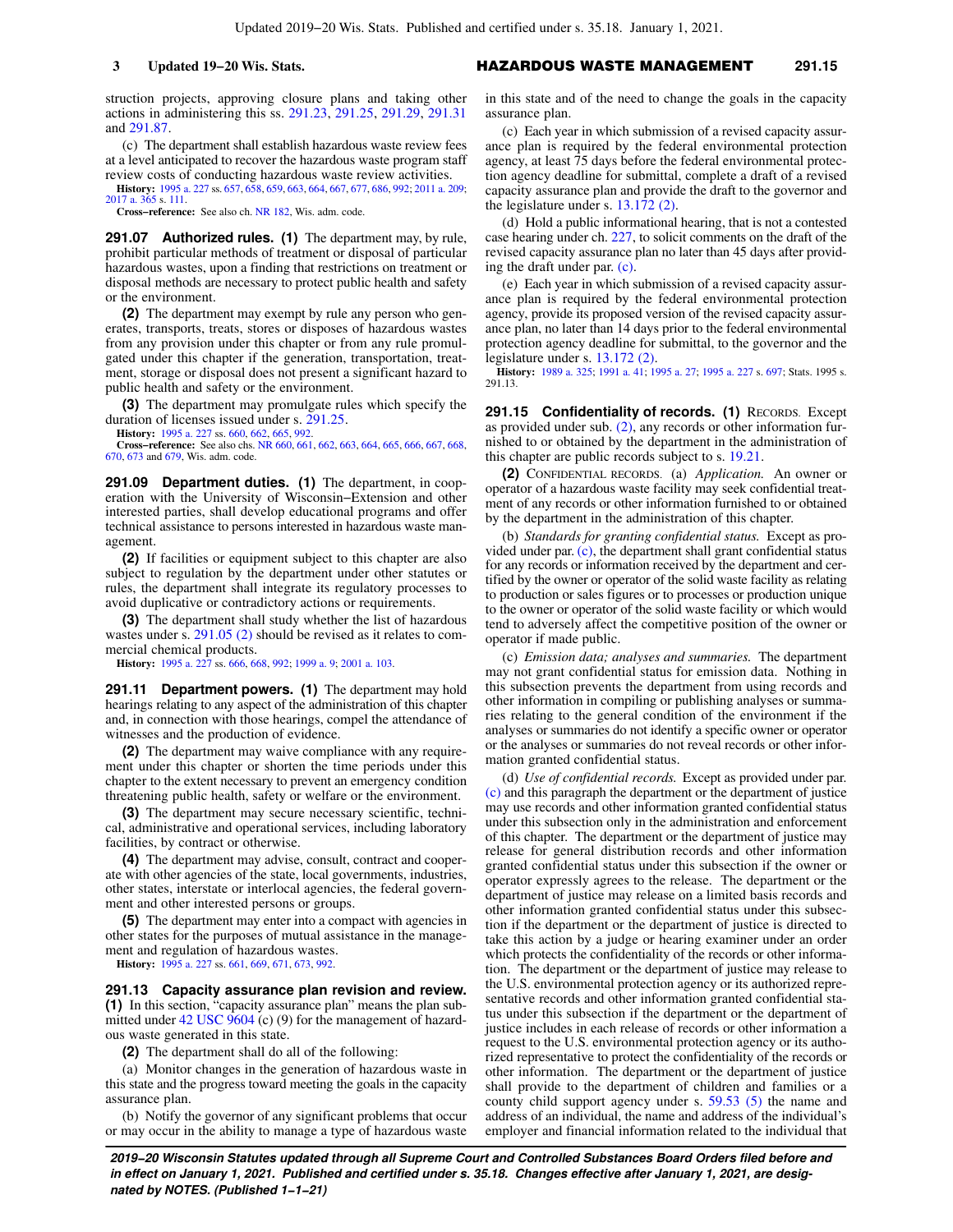## **291.15** HAZARDOUS WASTE MANAGEMENT **Updated 19−20 Wis. Stats. 4**

is contained in records or other information granted confidential status under this subsection if requested under s.  $49.22$  (2m) by the department of children and families or a county child support agency under s. [59.53 \(5\).](https://docs-preview.legis.wisconsin.gov/document/statutes/59.53(5))

**History:** [1981 c. 374;](https://docs-preview.legis.wisconsin.gov/document/acts/1981/374) [1987 a. 384;](https://docs-preview.legis.wisconsin.gov/document/acts/1987/384) [1995 a. 227](https://docs-preview.legis.wisconsin.gov/document/acts/1995/227) s. [692;](https://docs-preview.legis.wisconsin.gov/document/acts/1995/227,%20s.%20692) Stats. 1995 s. 291.15; [1997](https://docs-preview.legis.wisconsin.gov/document/acts/1997/191) [a. 191;](https://docs-preview.legis.wisconsin.gov/document/acts/1997/191) [2007 a. 20.](https://docs-preview.legis.wisconsin.gov/document/acts/2007/20)

## SUBCHAPTER IV

## HAZARDOUS WASTE; GENERAL REGULATION

**291.21 Generation.** Any person generating solid waste shall determine if the solid waste is a hazardous waste. Any person generating hazardous waste shall:

**(1)** Be responsible for testing programs needed to determine whether any material generated by them is a hazardous waste for purposes of this chapter.

**(2)** Keep records that accurately identify:

(a) The quantities of hazardous waste generated;

(b) The hazardous constituents of hazardous wastes which are significant because of quantity or potential harmfulness to human health or the environment; and

(c) The disposition of hazardous wastes.

**(3)** Label any container used for the storage, transport or disposal of hazardous waste to accurately identify its contents and associated hazards.

**(4)** Use appropriate containers for hazardous waste.

**(5)** Furnish information on the general chemical composition of hazardous waste to persons transporting, treating, storing or disposing of hazardous wastes, and on any precautions recommended to ensure safe handling of hazardous waste.

**(6)** Comply with rules relating to use of a manifest system.

**(7)** Submit all reports required under this chapter and rules promulgated under this chapter.

**(8)** Comply with rules relating to notification under s. [291.05](https://docs-preview.legis.wisconsin.gov/document/statutes/291.05(1)) [\(1\)](https://docs-preview.legis.wisconsin.gov/document/statutes/291.05(1)), [\(2\)](https://docs-preview.legis.wisconsin.gov/document/statutes/291.05(2)) and [\(4\).](https://docs-preview.legis.wisconsin.gov/document/statutes/291.05(4))

**(9)** Arrange that all wastes generated by them are transported, treated, stored or disposed of at facilities holding a license issued under this chapter or issued under the resource conservation and recovery act.

**History:** [1977 c. 377;](https://docs-preview.legis.wisconsin.gov/document/acts/1977/377) [1981 c. 374](https://docs-preview.legis.wisconsin.gov/document/acts/1981/374) ss. [96](https://docs-preview.legis.wisconsin.gov/document/acts/1981/374,%20s.%2096), [150;](https://docs-preview.legis.wisconsin.gov/document/acts/1981/374,%20s.%20150) [1987 a. 384](https://docs-preview.legis.wisconsin.gov/document/acts/1987/384); [1995 a. 227](https://docs-preview.legis.wisconsin.gov/document/acts/1995/227) s. [674](https://docs-preview.legis.wisconsin.gov/document/acts/1995/227,%20s.%20674); Stats. 1995 s. 291.21.

Corporate officers responsible for the overall operation of a facility are personally liable for violations. State v. Rollfink, [162 Wis. 2d 121](https://docs-preview.legis.wisconsin.gov/document/courts/162%20Wis.%202d%20121), [469 N.W.2d 398](https://docs-preview.legis.wisconsin.gov/document/courts/469%20N.W.2d%20398) (1991).

The deterioration of useful materials into waste is a process that results in the generation of waste under s. 144.61 (4) [now s. 291.01 (5)]; the yard at which waste is stored and a hole dug to bury waste are facilities App. 1992).

**291.23 Licenses; transportation. (1)** No person may transport hazardous waste without a license issued under this section.

**(2)** Licenses issued under this section shall require compliance with rules of the department promulgated under s. [291.05](https://docs-preview.legis.wisconsin.gov/document/statutes/291.05(5)(a)) [\(5\) \(a\).](https://docs-preview.legis.wisconsin.gov/document/statutes/291.05(5)(a))

**(3)** Licenses issued under this section may be denied, suspended or revoked for grievous and continuous failure to comply with the rules adopted under s.  $291.05$  (5) (a).

**History:** [1995 a. 227](https://docs-preview.legis.wisconsin.gov/document/acts/1995/227) ss. [676,](https://docs-preview.legis.wisconsin.gov/document/acts/1995/227,%20s.%20676) [678;](https://docs-preview.legis.wisconsin.gov/document/acts/1995/227,%20s.%20678) [1997 a. 35;](https://docs-preview.legis.wisconsin.gov/document/acts/1997/35) [2015 a. 297](https://docs-preview.legis.wisconsin.gov/document/acts/2015/297) s. [51.](https://docs-preview.legis.wisconsin.gov/document/acts/2015/297,%20s.%2051)

**291.25 Licenses; treatment, storage or disposal. (1)** The storage of hazardous waste at the generation site by the generator of that waste for a period of less than 90 days is not subject to this section. The storage of hazardous waste for a period of less than 10 days is exempt from this section if the storage is in connection with the transporting or movement of the hazardous waste. Notwithstanding the exemptions granted under this subsection, no person may store or cause the storage of hazardous waste in a manner which causes environmental pollution.

**(2)** No person may:

(a) Construct a hazardous waste facility unless the person complies with ss. [289.23](https://docs-preview.legis.wisconsin.gov/document/statutes/289.23) to [289.30.](https://docs-preview.legis.wisconsin.gov/document/statutes/289.30)

(b) Operate a hazardous waste facility without an interim or operating license issued under this section.

**(3)** Licenses issued under this section shall require compliance with s. [289.31](https://docs-preview.legis.wisconsin.gov/document/statutes/289.31) and rules promulgated under this chapter.

**(4)** The department may issue an interim license to a person who operates a hazardous waste facility if the person applies for a license under this section and complies with conditions and restrictions prescribed by rule or special order by the department pending the decision on the issuance of an operating license under this section. This subsection applies only if the facility was in existence on November 19, 1980, or on a subsequent date which is the effective date of the statute or rule requiring the facility to obtain an operating license under this section. An interim license issued under this subsection constitutes an operating license under this section.

**(5)** An existing hazardous waste facility which was never licensed under this section, whether or not it was previously authorized to receive hazardous waste under s. [289.31,](https://docs-preview.legis.wisconsin.gov/document/statutes/289.31) shall be treated as an unlicensed proposed facility which has not been constructed for the purpose of complying with sub.  $(2)$   $(a)$ , for the purpose of obtaining an operating license under this section and for the purpose of administrative procedure and review under ch. [227.](https://docs-preview.legis.wisconsin.gov/document/statutes/ch.%20227)

**(6)** A treatment facility which is required to be permitted as a hazardous waste treatment facility under the resource conservation and recovery act and the discharges of which are regulated under ch. [283](https://docs-preview.legis.wisconsin.gov/document/statutes/ch.%20283) shall comply with construction and operating standards promulgated by rule by the department. The department shall promulgate rules under this subsection which are substantially equivalent to and not more stringent than the standards promulgated under the resource conservation and recovery act.

**(7)** Notwithstanding subs. [\(2\) \(a\)](https://docs-preview.legis.wisconsin.gov/document/statutes/291.25(2)(a)), [\(3\)](https://docs-preview.legis.wisconsin.gov/document/statutes/291.25(3)) and [\(5\),](https://docs-preview.legis.wisconsin.gov/document/statutes/291.25(5)) the owner or operator of a hazardous waste facility who holds a permit for the treatment, storage or disposal of hazardous waste issued before January 31, 1986, by the U.S. environmental protection agency under [42 USC 6925](https://docs-preview.legis.wisconsin.gov/document/usc/42%20USC%206925) (c) and who is in compliance with the permit may obtain an operating license under sub. [\(2\) \(b\)](https://docs-preview.legis.wisconsin.gov/document/statutes/291.25(2)(b)) for the federally permitted activities by doing all of the following:

(a) Submitting to the department, on a form provided by the department, an application showing that the facility meets the standards established under ss. [289.21](https://docs-preview.legis.wisconsin.gov/document/statutes/289.21) to [289.31](https://docs-preview.legis.wisconsin.gov/document/statutes/289.31) and this chapter and rules promulgated under those sections and this chapter.

(b) Complying with any condition that the department prescribes as necessary to meet any standard or requirement established under ss. [289.21](https://docs-preview.legis.wisconsin.gov/document/statutes/289.21) to [289.31](https://docs-preview.legis.wisconsin.gov/document/statutes/289.31) and this chapter.

(c) Paying any fee required under ss. [291.05 \(7\)](https://docs-preview.legis.wisconsin.gov/document/statutes/291.05(7)) and [291.33.](https://docs-preview.legis.wisconsin.gov/document/statutes/291.33) **History:** [1995 a. 227](https://docs-preview.legis.wisconsin.gov/document/acts/1995/227) ss. [680,](https://docs-preview.legis.wisconsin.gov/document/acts/1995/227,%20s.%20680) [682,](https://docs-preview.legis.wisconsin.gov/document/acts/1995/227,%20s.%20682) [992.](https://docs-preview.legis.wisconsin.gov/document/acts/1995/227,%20s.%20992)

**291.27 Environmental impact statement. (1)** An environmental impact statement is required under s. [1.11 \(2\)](https://docs-preview.legis.wisconsin.gov/document/statutes/1.11(2)) for a new hazardous waste disposal facility if one or both of the following conditions exist:

(a) The total area committed to solid and hazardous waste disposal exceeds 80 acres.

(b) The total volume of solid and hazardous waste intended for disposal under the plan of operation exceeds one million cubic yards

**(2)** This section does not apply to hazardous waste disposal facilities granted an interim license under s. [291.25 \(4\)](https://docs-preview.legis.wisconsin.gov/document/statutes/291.25(4)) or a variance under s. [291.31](https://docs-preview.legis.wisconsin.gov/document/statutes/291.31) or a facility subject to s. [291.29](https://docs-preview.legis.wisconsin.gov/document/statutes/291.29).

**History:** [1981 c. 374](https://docs-preview.legis.wisconsin.gov/document/acts/1981/374); [1983 a. 410](https://docs-preview.legis.wisconsin.gov/document/acts/1983/410) s. [2202 \(38\);](https://docs-preview.legis.wisconsin.gov/document/acts/1983/410,%20s.%202202) [1987 a. 384;](https://docs-preview.legis.wisconsin.gov/document/acts/1987/384) [1995 a. 227](https://docs-preview.legis.wisconsin.gov/document/acts/1995/227) s. [689](https://docs-preview.legis.wisconsin.gov/document/acts/1995/227,%20s.%20689); Stats. 1995 s. 291.27.

**291.29 Closure and long−term care plan for unlicensed facilities.** Any person required to be licensed or eligible to obtain a license under s. [291.25](https://docs-preview.legis.wisconsin.gov/document/statutes/291.25) who does not obtain a license under that section shall submit to the department a closure plan and, if the facility is a disposal facility, a long−term care plan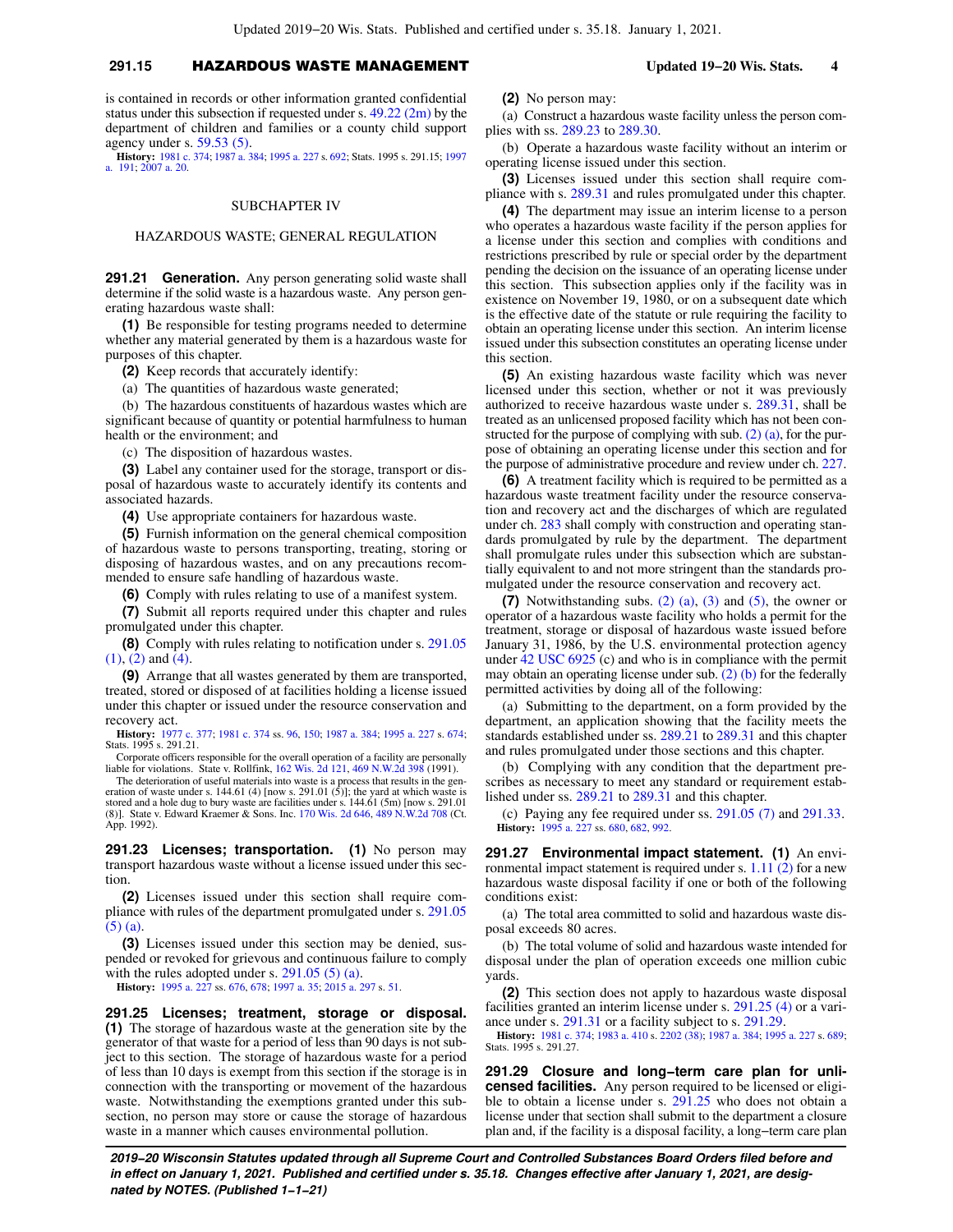for the facility which complies with the requirements promulgated by the department by rule under s. [291.05 \(6\) \(e\)](https://docs-preview.legis.wisconsin.gov/document/statutes/291.05(6)(e)) and shall comply with the plan as approved by the department. There is no statutory right to a hearing before the department concerning a plan submitted under this section but the department may grant a hearing on a plan.

**History:** [1995 a. 227](https://docs-preview.legis.wisconsin.gov/document/acts/1995/227) s. [683.](https://docs-preview.legis.wisconsin.gov/document/acts/1995/227,%20s.%20683)

**Cross−reference:** See also ch. [NR 720](https://docs-preview.legis.wisconsin.gov/document/administrativecode/ch.%20NR%20720), Wis. adm. code.

**291.31 Variance.** If the department determines that the application for or compliance with any license required under s. [291.23](https://docs-preview.legis.wisconsin.gov/document/statutes/291.23) or [291.25](https://docs-preview.legis.wisconsin.gov/document/statutes/291.25) would cause undue or unreasonable hardship to any person, the department may issue a variance from the requirements of s. [291.23,](https://docs-preview.legis.wisconsin.gov/document/statutes/291.23) [291.25,](https://docs-preview.legis.wisconsin.gov/document/statutes/291.25) [291.29](https://docs-preview.legis.wisconsin.gov/document/statutes/291.29) or [291.87](https://docs-preview.legis.wisconsin.gov/document/statutes/291.87) but the variance may not result in undue harm to public health or the environment and the duration of the variance may not exceed 5 years. The department may renew or extend a variance only after opportunity for a public hearing.

**History:** [1995 a. 227](https://docs-preview.legis.wisconsin.gov/document/acts/1995/227) s. [684.](https://docs-preview.legis.wisconsin.gov/document/acts/1995/227,%20s.%20684)

**291.33 Tonnage fees.** A person who operates a licensed hazardous waste disposal facility shall pay the fees imposed and specified under s. [289.62](https://docs-preview.legis.wisconsin.gov/document/statutes/289.62).

**History:** [1995 a. 227](https://docs-preview.legis.wisconsin.gov/document/acts/1995/227) s. [687.](https://docs-preview.legis.wisconsin.gov/document/acts/1995/227,%20s.%20687)

**291.35 Rules on metallic mining wastes.** The requirements of this chapter shall be subject to s. [289.05 \(2\).](https://docs-preview.legis.wisconsin.gov/document/statutes/289.05(2)) **History:** [1995 a. 227](https://docs-preview.legis.wisconsin.gov/document/acts/1995/227) s. [648.](https://docs-preview.legis.wisconsin.gov/document/acts/1995/227,%20s.%20648)

**291.37 Corrective action. (1)** DEFINITIONS. In this section: (a) "Corrective action" means any method for protecting human health or the environment from a release.

(b) "Release" means any spill, leak, pumping, pouring, emission, emptying, discharge, injection, escape, leaching, dumping or disposal of a hazardous waste or hazardous constituent.

(c) "Solid waste management unit" means any unit designed or used for the storage, treatment or disposal of solid waste or hazardous waste or both, which is located in a hazardous waste facility required to have a license under s. [291.25](https://docs-preview.legis.wisconsin.gov/document/statutes/291.25) or a permit under [42](https://docs-preview.legis.wisconsin.gov/document/usc/42%20USC%206925) [USC 6925](https://docs-preview.legis.wisconsin.gov/document/usc/42%20USC%206925) or required to comply with s. [291.29](https://docs-preview.legis.wisconsin.gov/document/statutes/291.29). "Solid waste management unit" includes but is not limited to a container, tank, surface impoundment, disposal facility, incinerator, wastepile, landfill, underground injection well, land treatment unit or wastewater treatment facility.

(d) "Surface impoundment" means all or any part of a hazardous waste facility that is a natural topographic depression, constructed excavation or diked area, that is formed primarily of earthen materials and that holds or is designed to hold liquid waste or waste containing liquids that are readily separable from the solid waste portion of the waste. "Surface impoundment" solid waste portion of the waste. includes a pond, lagoon or holding, storage, settling or aeration pit, but does not include an underground injection well or a topographic depression containing surface water, such as a drainage ditch containing runoff from a parking lot or a storm water retention basin, unless the surface water is contaminated by a hazardous waste

**(2)** CORRECTIVE ACTION. (a) If the department determines that a release from a solid waste management unit has occurred the department may, except as provided under par. [\(b\)](https://docs-preview.legis.wisconsin.gov/document/statutes/291.37(2)(b)), require the owner or operator of the facility containing the solid waste management unit to take corrective action, including corrective action beyond the facility, if necessary. The department may require an owner or operator to take corrective action regardless of when the hazardous waste or hazardous constituent released was placed in the solid waste management unit. The department may require corrective action by means of a special order under this paragraph or as a condition of licensing or plan approval under s. [291.25](https://docs-preview.legis.wisconsin.gov/document/statutes/291.25) or [291.29.](https://docs-preview.legis.wisconsin.gov/document/statutes/291.29) An order or condition under this paragraph shall state, with reasonable specificity, the nature of the corrective action required, shall include a description of the property on which the corrective action is to be taken and shall specify a period for

## **5 Updated 19−20 Wis. Stats.** HAZARDOUS WASTE MANAGEMENT **291.87**

achieving compliance and a period for the owner or operator to establish proof of financial responsibility for the cost of corrective action.

(b) If an owner or operator who is required under par.  $(a)$  to take corrective action on property that is beyond a facility shows that despite making a good faith effort the owner or operator was unable to obtain permission from the owner or occupant to enter that property, the owner or operator need not comply with the requirement with respect to that property.

**History:** [1987 a. 384;](https://docs-preview.legis.wisconsin.gov/document/acts/1987/384) [1993 a. 16;](https://docs-preview.legis.wisconsin.gov/document/acts/1993/16) [1995 a. 227](https://docs-preview.legis.wisconsin.gov/document/acts/1995/227) s. [696;](https://docs-preview.legis.wisconsin.gov/document/acts/1995/227,%20s.%20696) Stats. 1995 s. 291.37. **Cross−reference:** See also ch. [NR 720](https://docs-preview.legis.wisconsin.gov/document/administrativecode/ch.%20NR%20720), Wis. adm. code.

### SUBCHAPTER V

### ENFORCEMENT; PENALTIES

**291.85 Imminent danger. (1)** NOTICE REQUIRED. If the department receives evidence that the past or present handling, storage, treatment, transportation or disposal of any hazardous waste may present an imminent and substantial danger to health or the environment, the department shall do all of the following:

(a) Provide immediate notice of the danger to each affected municipality.

(b) Promptly post notice of the danger at the site at which the danger exists, or order a person responsible for the danger to post such notice.

**(2)** OTHER ACTIONS. In addition to the action under sub. [\(1\),](https://docs-preview.legis.wisconsin.gov/document/statutes/291.85(1)) the department may do one or more of the following:

(a) Issue any special order necessary to protect public health or the environment.

(b) Take any other action necessary to protect public health or the environment.

(c) Request the department of justice to commence legal proceedings to restrain or enjoin any person from handling, storage, treatment, transportation or disposal which presents or may present an imminent and substantial danger to health or the environment or take any other action as may be necessary to protect public health and the environment.

**History:** [1977 c. 377;](https://docs-preview.legis.wisconsin.gov/document/acts/1977/377) [1987 a. 384](https://docs-preview.legis.wisconsin.gov/document/acts/1987/384); [1995 a. 227](https://docs-preview.legis.wisconsin.gov/document/acts/1995/227) s. [693](https://docs-preview.legis.wisconsin.gov/document/acts/1995/227,%20s.%20693); Stats. 1995 s. 291.85.

**291.87 License actions; hearing; public comment. (1)** If the department proposes to deny, suspend or revoke a license for the reasons stated under sub.  $(1m)$  (b) to [\(f\)](https://docs-preview.legis.wisconsin.gov/document/statutes/291.87(1m)(f)), the department shall comply with the procedures specified under this section.

**(1m)** A license issued under s. [291.25](https://docs-preview.legis.wisconsin.gov/document/statutes/291.25) may be denied, suspended or revoked if the applicant or licensee does any of the following:

(a) Fails to pay any fee required under ss. [291.05 \(7\)](https://docs-preview.legis.wisconsin.gov/document/statutes/291.05(7)) and [291.33.](https://docs-preview.legis.wisconsin.gov/document/statutes/291.33)

(b) Fails to comply with this chapter or any rule promulgated under this chapter.

(c) Fails to comply with the approved plan of operation under s. [289.30.](https://docs-preview.legis.wisconsin.gov/document/statutes/289.30)

(d) Fails to disclose fully all relevant facts in a feasibility report, plan of operation or license application or in a review of a feasibility report, plan of operation or license.

(e) Misrepresents any relevant fact at any time.

(f) Operates the facility in a way that endangers human health or the environment to the extent that denial, suspension or revocation of the license is the only way to provide an acceptable level of protection.

**(2)** If the department determines that a person licensed under s. [291.25](https://docs-preview.legis.wisconsin.gov/document/statutes/291.25) failed to comply with the rules promulgated under this chapter or failed to comply with the approved plan of operation under s. [289.30](https://docs-preview.legis.wisconsin.gov/document/statutes/289.30), the department shall give written notice to the person. The notice shall state that the department proposes to deny, suspend or revoke the license and shall inform the person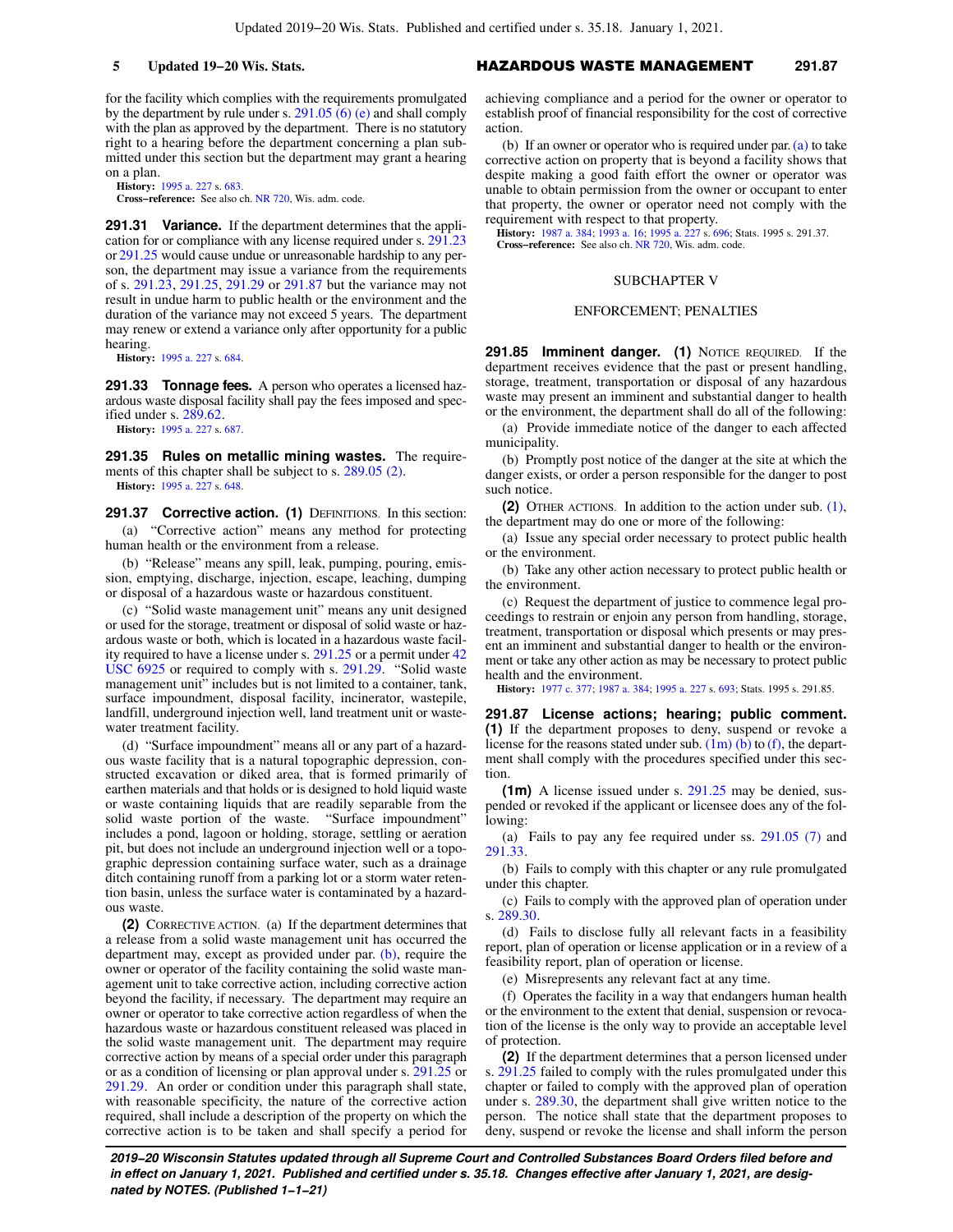# **291.87** HAZARDOUS WASTE MANAGEMENT **Updated 19−20 Wis. Stats. 6**

that a hearing may be requested within 45 days after the notice is issued.

**(3)** If the licensee requests a hearing within 45 days after receiving the notice under sub.  $(2)$ , the department shall schedule a hearing and give notice of the hearing by publishing a class 1 notice, under ch. [985,](https://docs-preview.legis.wisconsin.gov/document/statutes/ch.%20985) by publishing the notice on its Internet website, and, upon request, by providing the notice to interested members of the public, at least 45 days prior to the date scheduled for the hearing. The department's notice to interested members of the public may be given through an electronic notification system established by the department. For the purpose of determining the date on which notice is published under this subsection, the date on which the department first publishes the notice on its Internet website shall be considered the date of notice. If the licensee requests a contested case hearing and if the conditions specified under s.  $227.42$  (1) (a) to [\(d\)](https://docs-preview.legis.wisconsin.gov/document/statutes/227.42(1)(d)) are satisfied, the department shall conduct the hearing as a contested case; otherwise, the department shall conduct the hearing as an informational hearing. There is no statutory right to any hearing concerning the denial, suspension or revocation of a license for the reasons stated under sub. [\(1m\) \(b\)](https://docs-preview.legis.wisconsin.gov/document/statutes/291.87(1m)(b)) to [\(f\)](https://docs-preview.legis.wisconsin.gov/document/statutes/291.87(1m)(f)) except as provided under this subsection.

**(4)** After the conclusion of any hearing under sub. [\(3\)](https://docs-preview.legis.wisconsin.gov/document/statutes/291.87(3)), the department shall issue a public notice containing a copy of the proposed decision and a statement describing the opportunity for public comment during the 45−day period after the notice is given.

**(5)** If the licensee does not request a hearing within 45 days after receiving the notice under sub.  $(2)$ , the department shall issue a public notice containing a copy of the proposed decision and a statement describing the opportunity for public comment during the 45−day period after the notice is given.

**(6)** The department shall give the notice required under subs. [\(4\)](https://docs-preview.legis.wisconsin.gov/document/statutes/291.87(4)) and [\(5\)](https://docs-preview.legis.wisconsin.gov/document/statutes/291.87(5)) by all of the following means:

(a) Publishing a class 1 notice, under ch. [985,](https://docs-preview.legis.wisconsin.gov/document/statutes/ch.%20985) in a newspaper likely to give notice in the area where the facility is located, publishing the notice on its Internet website, and, upon request, providing the notice to interested members of the public. The department's notice to interested members of the public may be given through an electronic notification system established by the department.

(b) Broadcasting a notice by radio announcement in the area where the facility is located.

(c) Providing written notice to each affected municipality.

**(6m)** For the purpose of determining the date on which notice is provided under subs.  $(4)$  and  $(5)$ , the date on which the department first publishes the notice on its Internet website as required under sub. [\(6\)](https://docs-preview.legis.wisconsin.gov/document/statutes/291.87(6)) shall be considered the date of notice.

**(7)** At the conclusion of the 45−day period after the department gives notice under sub.  $(4)$  or  $(5)$ , the department shall issue its final decision denying, suspending or revoking the license. There is no statutory right to a hearing concerning the final decision issued under this subsection.

**History:** [1983 a. 298;](https://docs-preview.legis.wisconsin.gov/document/acts/1983/298) [1985 a. 182](https://docs-preview.legis.wisconsin.gov/document/acts/1985/182) s. [57;](https://docs-preview.legis.wisconsin.gov/document/acts/1985/182,%20s.%2057) [1987 a. 384;](https://docs-preview.legis.wisconsin.gov/document/acts/1987/384) [1995 a. 227](https://docs-preview.legis.wisconsin.gov/document/acts/1995/227) ss. [681,](https://docs-preview.legis.wisconsin.gov/document/acts/1995/227,%20s.%20681) [688](https://docs-preview.legis.wisconsin.gov/document/acts/1995/227,%20s.%20688); Stats. 1995 s. 291.87; [2011 a. 167;](https://docs-preview.legis.wisconsin.gov/document/acts/2011/167) [2017 a. 365](https://docs-preview.legis.wisconsin.gov/document/acts/2017/365) s. [112.](https://docs-preview.legis.wisconsin.gov/document/acts/2017/365,%20s.%20112)

**291.89 Review of alleged violations.** Any 6 or more citizens or any municipality may petition for review of an alleged violation of this chapter or any rule promulgated or special order, plan approval, license or any term or condition of a license issued under this chapter in the following manner:

**(1)** They shall submit to the department a petition identifying the alleged violator and setting forth in detail the reasons for believing a violation occurred. The petition shall state the name and address of a person within the state authorized to receive service of answer and other papers in behalf of the petitioners and the name and address of a person authorized to appear at a hearing in behalf of the petitioners.

**(2)** Upon receipt of a petition under this section, the department may:

(a) Conduct a hearing in the matter within 60 days of receipt of the petition. A hearing under this paragraph shall be a contested case under ch. [227](https://docs-preview.legis.wisconsin.gov/document/statutes/ch.%20227). Within 60 days after the close of the hearing, the department shall either:

1. Serve written notice specifying the law or rule alleged to be violated, containing findings of fact, conclusions of law and an order, which shall be subject to review under ch. [227](https://docs-preview.legis.wisconsin.gov/document/statutes/ch.%20227); or

2. Dismiss the petition.

(b) Initiate action under s. [291.95](https://docs-preview.legis.wisconsin.gov/document/statutes/291.95).

**(3)** If the department determines that a petition has been filed maliciously or in bad faith it shall issue a finding to that effect and the person complained against is entitled to recover expenses on the hearing in a civil action.

**History:** [1981 c. 374;](https://docs-preview.legis.wisconsin.gov/document/acts/1981/374) [1995 a. 227](https://docs-preview.legis.wisconsin.gov/document/acts/1995/227) s. [694;](https://docs-preview.legis.wisconsin.gov/document/acts/1995/227,%20s.%20694) Stats. 1995 s. 291.89.

**291.91 Inspections and right of entry. (1)** The department may inspect hazardous waste facility construction projects to determine compliance with this chapter and rules promulgated and licenses issued under this chapter.

**(2)** Upon the request of any officer, employee or authorized representative of the department and with notice provided no later than upon the officer's, employee's or authorized representative's arrival, any person who generates, stores, treats, transports or disposes of hazardous wastes shall permit the officer, employee or authorized representative access to vehicles, premises and records relating to hazardous wastes at reasonable times. An officer, employee or authorized representative of the department may take samples of any hazardous waste. The officer, employee or authorized representative shall commence and complete inspections with reasonable promptness. If samples are taken, the officer, employee or authorized representative shall give a receipt for each sample to the person in charge of the facility and, upon request, half of the sample taken. The department shall furnish promptly a copy of the results of any analysis of any sample which is taken and a copy of the inspection report to the person in charge of the facility.

**History:** [1977 c. 377;](https://docs-preview.legis.wisconsin.gov/document/acts/1977/377) [1981 c. 374](https://docs-preview.legis.wisconsin.gov/document/acts/1981/374); [1987 a. 27,](https://docs-preview.legis.wisconsin.gov/document/acts/1987/27) [384](https://docs-preview.legis.wisconsin.gov/document/acts/1987/384); [1995 a. 227](https://docs-preview.legis.wisconsin.gov/document/acts/1995/227) ss. [670](https://docs-preview.legis.wisconsin.gov/document/acts/1995/227,%20s.%20670), [690,](https://docs-preview.legis.wisconsin.gov/document/acts/1995/227,%20s.%20690) [691](https://docs-preview.legis.wisconsin.gov/document/acts/1995/227,%20s.%20691).

**291.93 Orders.** The department may issue orders to effectuate the purposes of this chapter and enforce those orders by all appropriate administrative and judicial proceedings. **History:** [1995 a. 227](https://docs-preview.legis.wisconsin.gov/document/acts/1995/227) s. [672](https://docs-preview.legis.wisconsin.gov/document/acts/1995/227,%20s.%20672).

**291.95 Enforcement. (1)** DEPARTMENT ACTION. If the department determines that any person is in violation of any requirement of this chapter or any rule promulgated or special order, plan approval or term or condition of a license or variance issued under this chapter, the department may do one or more of the following:

(a) Give written notice to the violator of his or her failure to comply with the requirement.

(b) Issue a special order requiring compliance within a specified time period.

(c) Refer the matter to the department of justice for enforcement under s. [299.95](https://docs-preview.legis.wisconsin.gov/document/statutes/299.95).

**(2)** DEPARTMENT OF JUSTICE ACTION; DISPOSITION. The department of justice may initiate the legal action requested by the department under sub.  $(1)$  (c) after receipt of the written request. In any action commenced by it under this subsection, the department of justice shall, prior to stipulation, consent order, judgment or other final disposition of the case, consult with the department for the purpose of determining the department's views on final disposition. The department of justice may not enter into a final disposition different than that previously discussed without first informing the department.

**(3)** ASSISTANCE OF DISTRICT ATTORNEY. In any criminal action commenced under s. [291.97,](https://docs-preview.legis.wisconsin.gov/document/statutes/291.97) the department of justice may request the assistance of the district attorney of any county in which the violation occurred, and the district attorney shall provide the requested assistance.